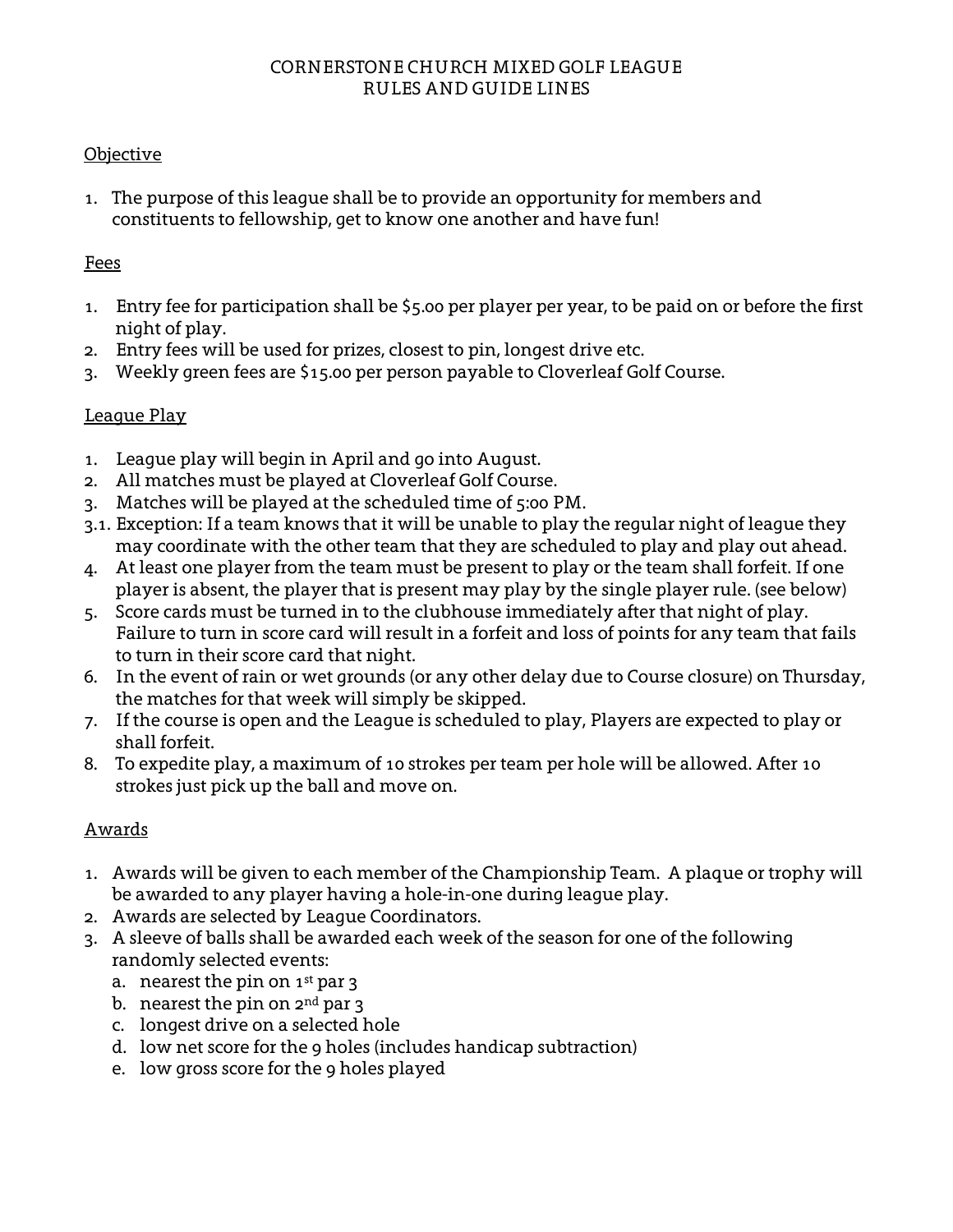## **Scoring**

# Two Person Team Scramble Format

- 1. In the Team Scramble league, all matches will be played as a 2-person scramble, but will still be played in stroke-play format. Participants will play a 2 person scramble format. Each player will hit his or her tee ball to begin each hole. The team will choose the best shot and from that spot each player will hit his or her second shot. This format will continue until completion of the hole and a single score is recorded. Upon completion of the round, the 9-hole total will be the team's overall score. After the match, team scores are entered for each hole by the league secretary.
- 2. One ball only on the first tee (ie. no Mulligans, however see exception for single player).
- 3. Each team must use at least 4 of each of the members drives. (exception single player).
- 4. Improving your lie in a scramble: Each participating team must mark the spot of each selected shot with either a golf tee or divot repair tool. At that time both members of the team may lift, clean and place their golf ball according to the stipulations listed below.
- 5. Fairway: The ball may be placed one club length from the spot of the selected ball no nearer the hole. When placed, the ball must remain in the fairway.
- 6. Rough: The ball may be placed one club length from the spot of the selected ball no nearer the hole. The placement of the ball may improve the team's stance, swing and line of sight but must not be placed outside the one club length limit. When placed, the ball must remain in the same cut of rough that the selected ball came to rest in.
- 7. Hazard: The ball may be placed one club length from the spot of the selected ball no nearer the hole. The placement of the ball may improve the team's stance, swing and line of flight but must remain within the one club length limit and remain in the same hazard the selected ball came to rest in. In regards to sand traps, the trap may be raked before placement of the ball.
- 8. On the Green: The selected ball may be placed one putter-head length from the spot of the selected ball no nearer the hole.
- 9. No practice shots may be taken to or on the green or else a penalty stroke will be assessed.
- 10. A ball may be exchanged on the greens only. A ball on the green will be played according to U.S.G.A. Rules.
- 11. Each player is urged to acquaint himself with the rules on the local score card. U.S.G.A. rules will govern all conditions not covered by these By-Laws.
- 12. When a ball is in a trap, it may be moved from foot prints to improve lies, but not any closer to the green and must remain in the trap.
- 13. To avoid putting over bare spots on the green, the ball may be moved in either direction, no closer to the hole, with the permission of the opposing team on the green, gimmees are allowed. However, if no member of the opposing team offers the putt as "good," the putt must be made. In the event that a putt is picked up without being conceded by at least one member of the opposing team, USGA rules apply for a putt being "picked up."
- 14. If both golfers hit out of bounds, drop the ball at the point of exit. There will be a penalty of one stroke. In order to speed up play, do not play "stroke and distance" for an out of bounds penalty.
- 15. If both golfers hit into a water hazard, drop the ball behind the water hazard. Exception to this is hole #13. Use the drop zone by the green. There will be a penalty of one stroke.
- 16. If both players declare their ball lost, drop the ball nearest the point of the selected "lost" shot. There will be a penalty of one stroke. In order to speed up play, do not play a "stroke and distance" penalty for a lost ball.